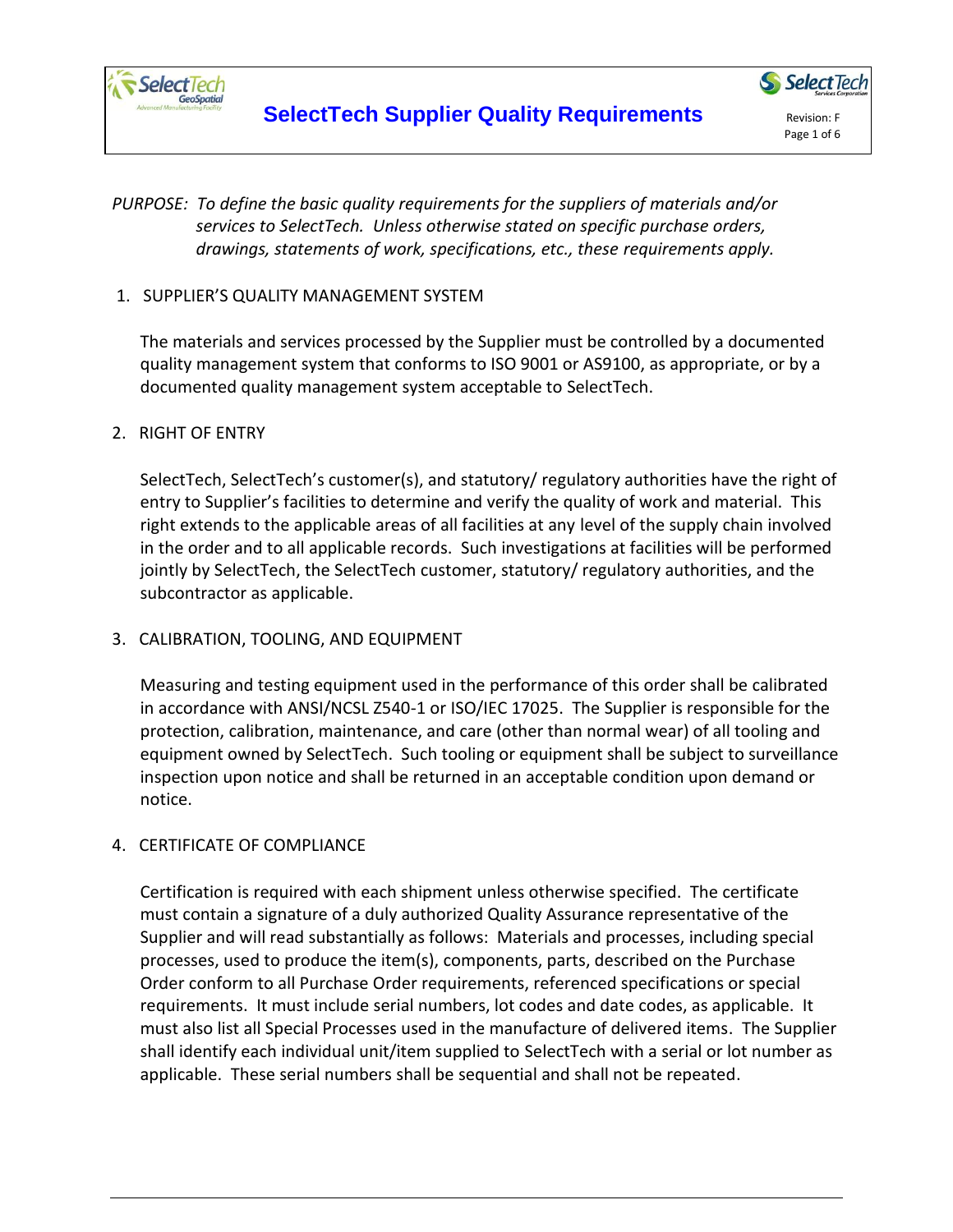

Page 2 of 6

If specified, the Supplier shall forward reports of mechanical properties and chemical composition to show evidence of conformance to all applicable specifications for all raw material used in fabrication of the ordered material. For all material used, the Supplier must provide a certificate that reads substantially as follows: Raw materials used in this item conform to all applicable Purchase Order requirements and are traceable to test reports at the point of manufacture.

If specified, First Article Inspection shall be performed and a First Article Inspection Report (FAIR) shall be submitted for the first production run. In addition, first article inspection shall be performed on current production runs affected by design changes.

If specified, inspection measurements and/or test results of items shall be taken and included with each purchase order shipment. Actual data to be recorded shall be specified in the detail specification/drawing. The Supplier shall assure that products failing to meet performance requirements are not shipped to SelectTech.

# 5. FOREIGN OBJECT DEBRIS/DAMAGE (FOD)

A FOD program shall be in place for the prevention, detection, and removal of foreign objects. A copy of the Supplier's FOD program shall be provided to SelectTech upon request.

## 6. SPECIAL PROCESSING

Special processing is defined as the manufacturing step or process where the end item or result cannot be physically or visually inspected post processing. Examples include but are not limited to: plating, coatings, welding, brazing, etc. Any special processing step(s) must be identified on the Certificate of Compliance. SelectTech and the SelectTech customer have the right of entry to the subcontractor facilities to assess the special process(s) being used to manufacture the end item and to verify the quality of work and material.

## 7. SUPPLIER FLOWDOWN REQUIREMENTS

The Supplier shall not outsource work from their facility to a sub tier without written approval from the SelectTech Purchasing Agent unless otherwise specified. These Supplier Quality Requirements shall be flowed down to the sub tier(s). Any SGAMF customer or enduser specified requirements must also be flowed down to any sub tier.

SelectTech reserves the right to require and request evidence of Supplier's ensuring that their personnel are aware of their contribution to product or service conformity; their contribution to product safety; the importance of ethical behavior.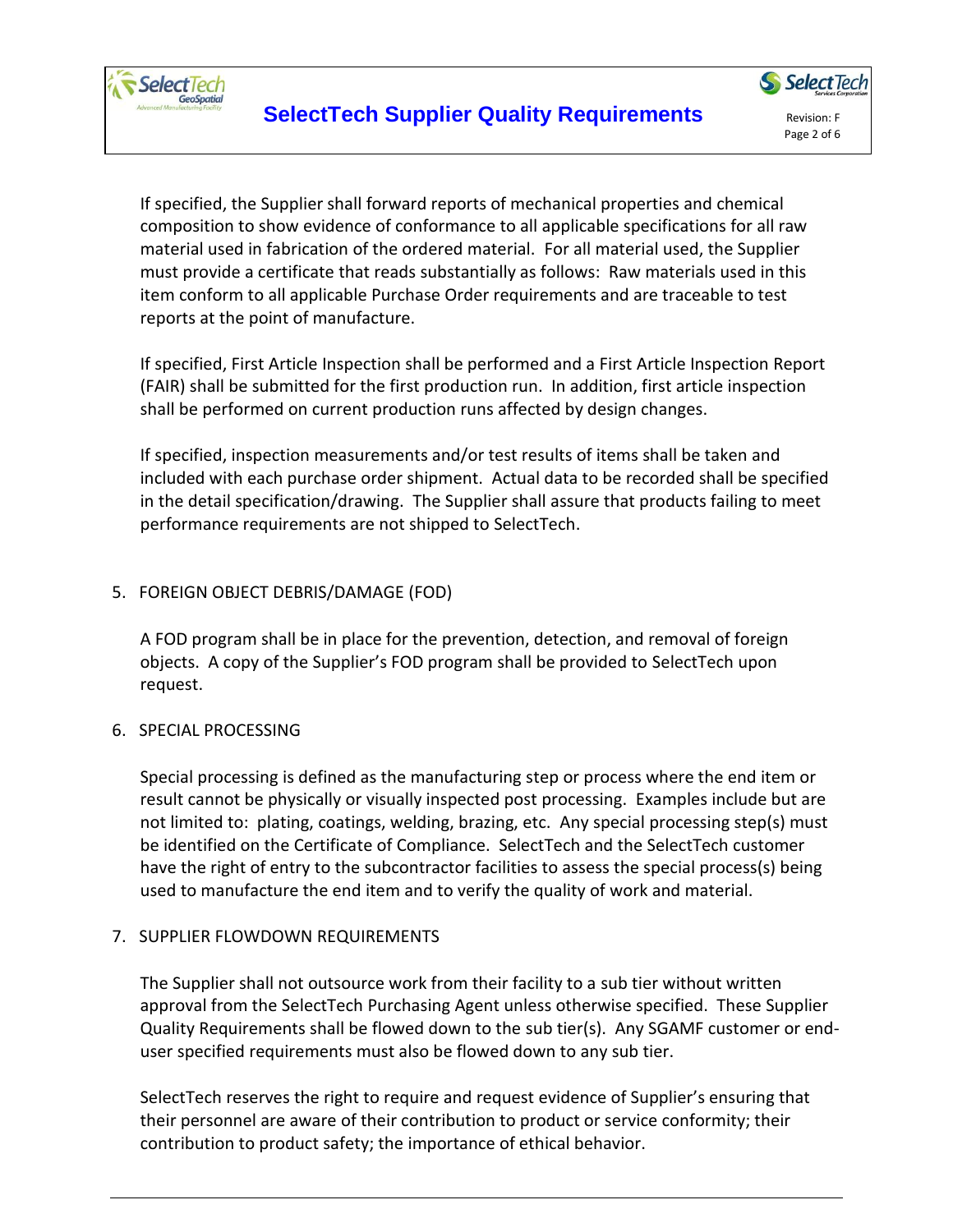

## 8. COUNTERFEIT PARTS

Counterfeit or unapproved parts are not deliverable to SelectTech. The Supplier shall establish a prevention and detection of counterfeit parts program. A copy of the Supplier's prevention and detention of counterfeit parts program shall be provided to SelectTech upon request.

All occurrences of counterfeit parts are to be reported, as appropriate, to internal organizations, customers, government reporting organizations such as:

- (a) Government-Industry Data Exchange Program (GIDEP) or other industry supported reporting programs;
- (b) If applicable, Customer Representative noting supplier, part number, and pertinent traceability information;
- (c) If applicable, Local, State, or Federal Regulatory (such as the FBI, Department of Commerce, etc.) agencies noting supplier, part number, and pertinent traceability information.

#### 9. PACKING/PACKAGING

Unless otherwise specified on the drawing, the specification, and/or the purchase order, the following requirements are mandatory:

- (a) Prior to packaging, material shall be clean (free from foreign matter). Critical functioning or close tolerance surfaces shall be cleaned to insure removal of corrosion, soil, grease, residues and fingerprints, perspiration or other acid and alkali residues.
- (b) Material not inherently resistant to corrosion shall be inhibited with a suitable medium.
- (c) Material shall be packaged to the extent necessary to provide protection from the hazards of transport, contamination and physical damage encountered in general handling, shelf storage, and issue.

## 10. NONCONFORMING MATERIAL

Nonconforming material supplied must be processed in accordance with a documented system for the control, material review and disposition of nonconforming material. If, after shipment of product by Supplier to SelectTech, the Supplier identifies any actual or potential nonconformity of product supplied to SelectTech or to the processes used in the manufacture of product supplied to SelectTech, the Supplier shall notify SelectTech in writing of any such nonconformity, what product or process was affected, and what corrective action was taken by Supplier to prevent recurrence.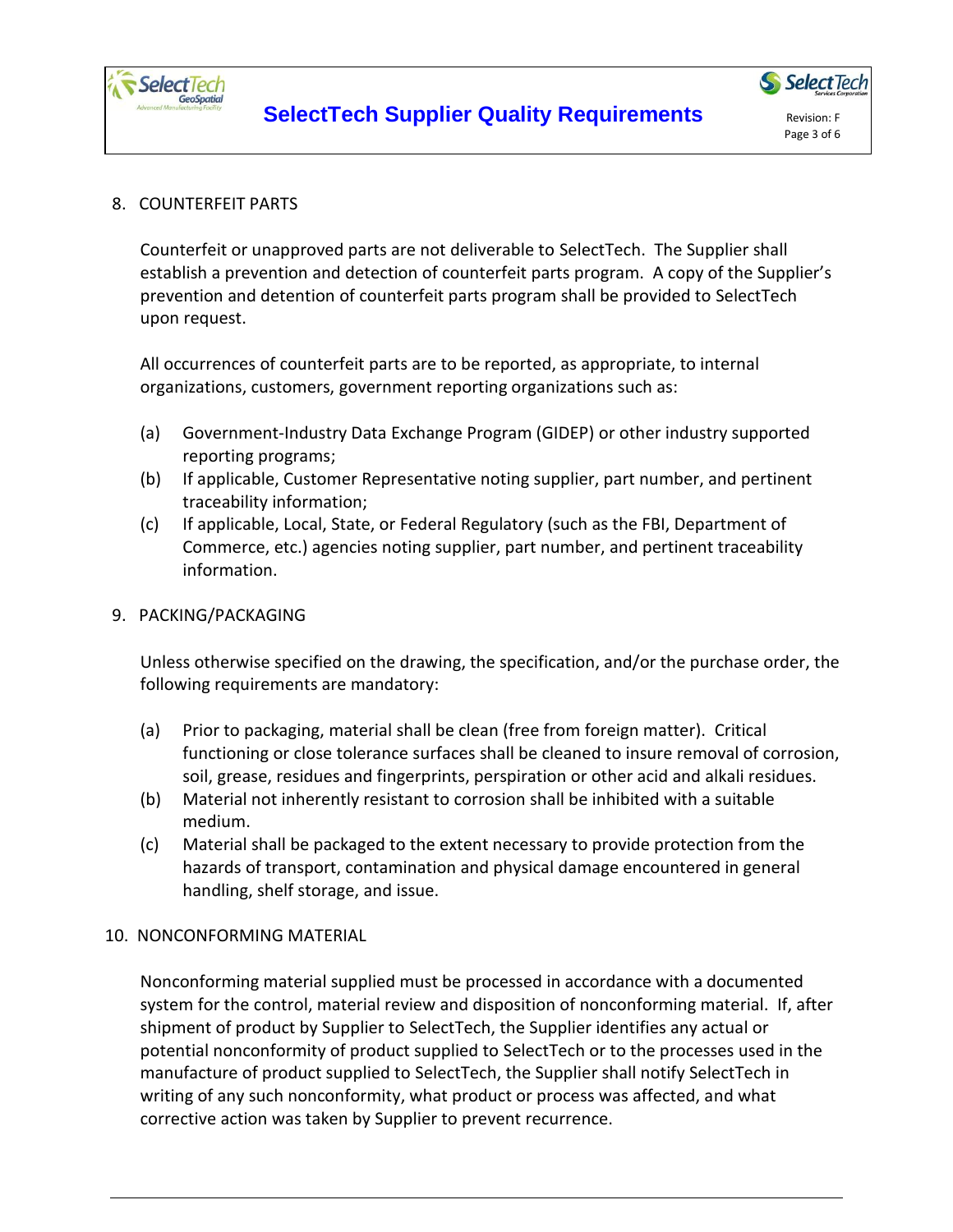

The Supplier may rework nonconforming material (additional processing of material to make the material compliant with material / product specification and/or drawing). However, the Supplier shall not repair or use as-is nonconforming material without prior written authorization from SelectTech. The Supplier may submit, in writing, a request for wavier or deviation of specification requirements through SelectTech Purchasing when nonconforming material is believed to meet the intent of the design requirements but may have been repaired via a means other than that permitted within the specification or drawing.

Supplier shall respond in writing to a request for corrective action made by the Purchasing Agent and/or Quality Management. Corrective action shall be extended to all lower tier Suppliers. All articles rejected and subsequently resubmitted by the Supplier to the buyer shall bear adequate identification of such resubmission either on the articles themselves or on the Supplier's shipping document. Reference shall be made to the rejection document and evidence given that the causes for rejection have been corrected. If requested, the Supplier shall provide a complete failure analysis describing the actual cause of failure including the component failure mechanism.

## 11. DESIGN AND PROCESS CHANGE NOTIFICATION

When design or process control is the Supplier's responsibility, the Supplier shall not, without prior approval of SelectTech, make any change in process, materials or design details that would affect: (a) part number identification, (b) physical or functional interchangeability and (c) repair and overhaul procedures. Copies of the revised drawings shall be forwarded to SelectTech. SelectTech shall approve the change prior to implementation.

When the Supplier is manufacturing to SelectTech design, no departure from the process, drawing and/or specification shall be made unless specifically authorized. In the event the Supplier intends to make any process change or move manufacturing, processing or testing functions to a subcontractor or a new subcontractor, the Supplier will submit a transition plan and new subcontractor details to SelectTech for concurrence. SelectTech reserves the right to approve both the subcontractor and the transition plan.

For any End of Life (EOL) items, SelectTech is to be notified in advance and what, if any, replacement items are recommended.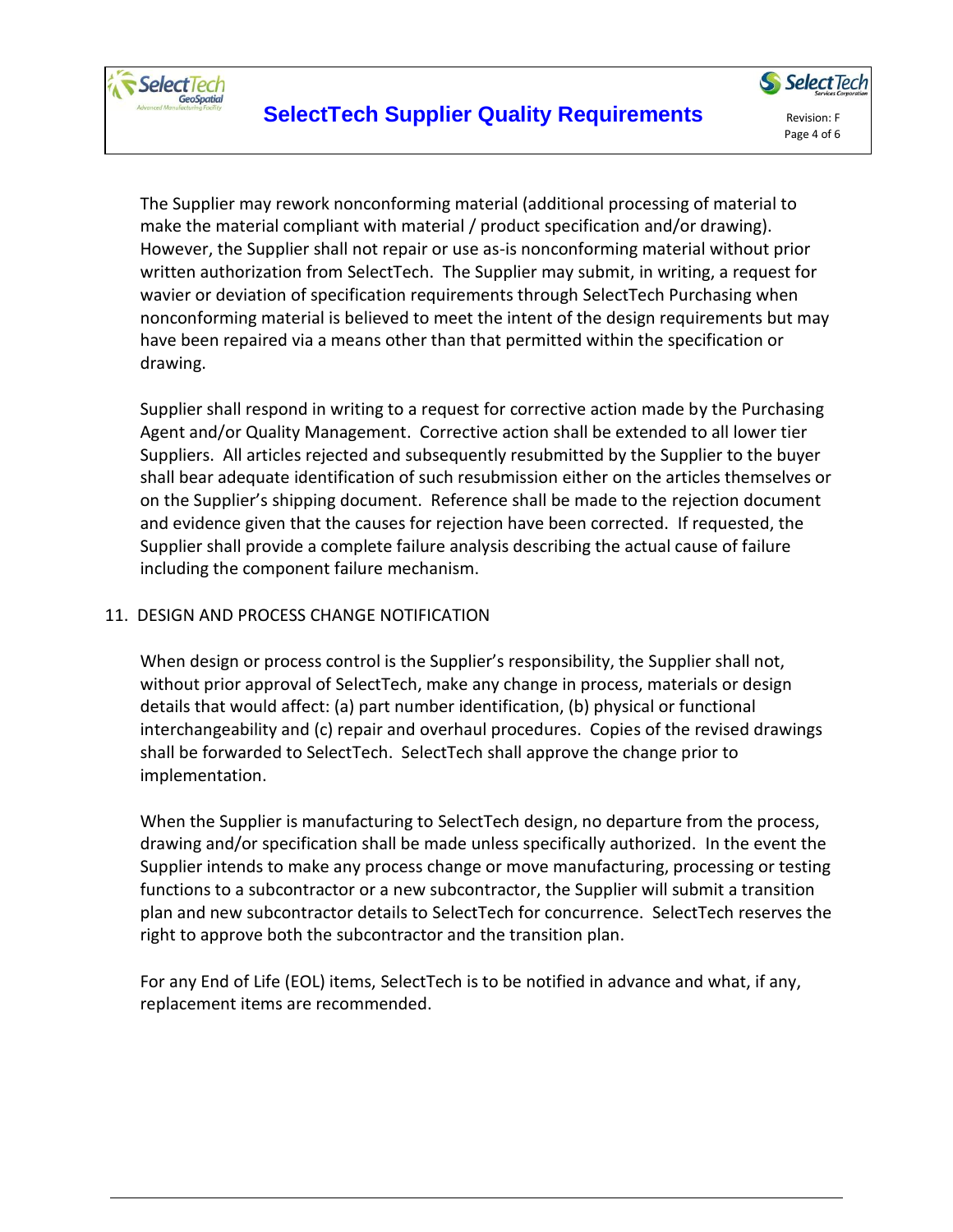

# 12. SUPPLIER MANAGEMENT OF SELECTTECH PRODUCT DATA RECORDS

Supplier records shall be correctly indexed, legible and stored in a manner permitting easy access, retrieval and protection. Retention period for product data for SelectTech products is a minimum of ten (10) years or as otherwise defined. Suppliers shall have a documented system for records management and retention in accordance with their internal Quality Management System as well as any customer contractual flow down requirements.

## 13. ON-TIME DELIVERY REQUIREMENT

Deliveries will be considered on time is received by the due date per the PO. Supplier must notify the Purchasing Agent in writing of any potential late shipments prior to the due date. Corrective action may be requested depending on the impact to SelectTech's production schedule. Partial shipments may be accepted if agreed upon by the Purchasing Agent. A Supplier Performance rating report (a.k.a. scorecard) may be issued to designated suppliers. Corrective action may be requested and approval status may be impacted.

#### 14. SHELF-LIFE

No materials shall be shipped to SelectTech with less than 80% of the full shelf-life as determined by the original manufacturer unless previously approved in writing by SelectTech. Expiration dates shall be clearly recorded on the packaging and shipping documents.

## 15. ELECTROSTATIC DISCHARGE

All electrostatic sensitive devices and components shall be marked, packaged, and handled in compliance with ANSI/ESD S20.20 Protection of Electrical and Electronic Parts, Assemblies, and Equipment, or equivalent.

#### 16. PUBLICITY

Without prior written approval, Supplier and any subcontractors at any tier shall not release any publicity, advertisement, news release or denial or confirmation of same regarding any contract or purchase order to which it pertains. Supplier shall be responsible to SelectTech for any breach of such obligation by any subcontractor.